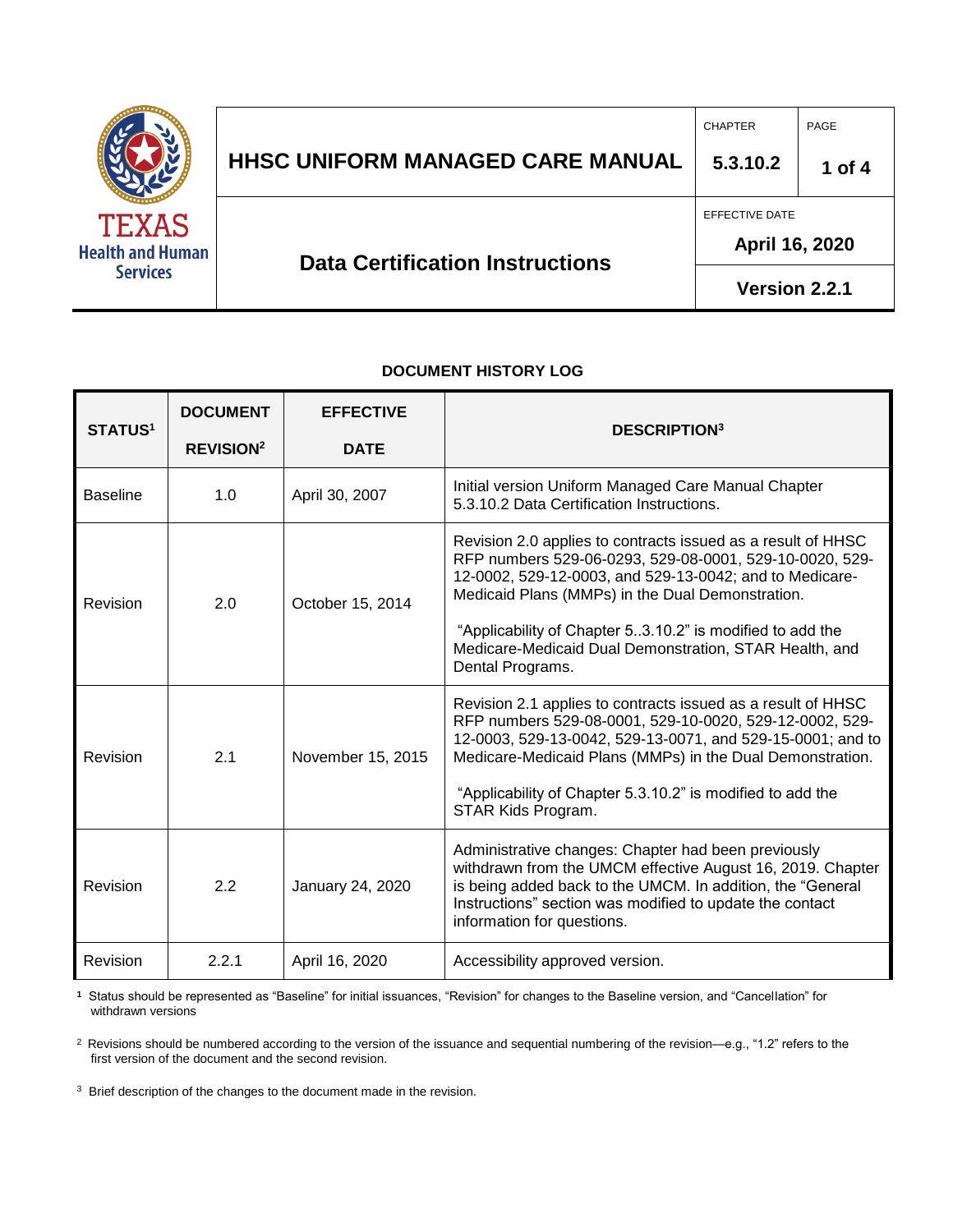

## **Instructions for the Data Certification Form**

### **Applicability of Chapter 5.3.10.2**

Chapter 5.3.10.2 applies to Managed Care Organizations (MCOs) participating in STAR, STAR+PLUS (including the Medicare-Medicaid Dual Demonstration), CHIP, STAR Kids, STAR Health, or Dental Contractors providing Texas Medicaid and CHIP Dental Services to members through dental health plans. In the chapter, references to "CHIP" or the "CHIP Managed Care Program(s)" apply to the CHIP Program and the CHIP Dental Contractors. References to "Medicaid" or the "Medicaid Managed Care Program(s)" apply to the STAR, STAR+PLUS, STAR Kids, and STAR Health Programs and the Medicaid Dental Contractors. The term "MCO" includes health maintenance organizations (HMOs), exclusive provider organizations (EPOs), insurers, Dental Contractors, Medicare-Medicaid Plans (MMPs), and any other entities licensed or approved by the Texas Department of Insurance.

Chapter 5.3.10.2 provides the instructions necessary to complete the Data Certification Form in Chapter 5.3.10.1.

### **General Instructions:**

Certain financial reports submitted to HHSC must have financial certifications from the MCO. For the Medicaid Program (STAR and STAR+PLUS) this is a Federal requirement which began in SFY 2003. For SFY 2007 the financial certifications also apply to the CHIP Program.

For all the below listed financial reports, except for the "Encounter Reports" that are submitted to the data warehouse, the Financial Certification can be included with the report as a separate tab (sheet) (i.e., sheet 1 is the report and sheet 2 is the certification). Some of the reports below already include the certification form.

The certification format is in Excel. The MCO must convert the signed certification to a PDF file and insert the PDF file with the report.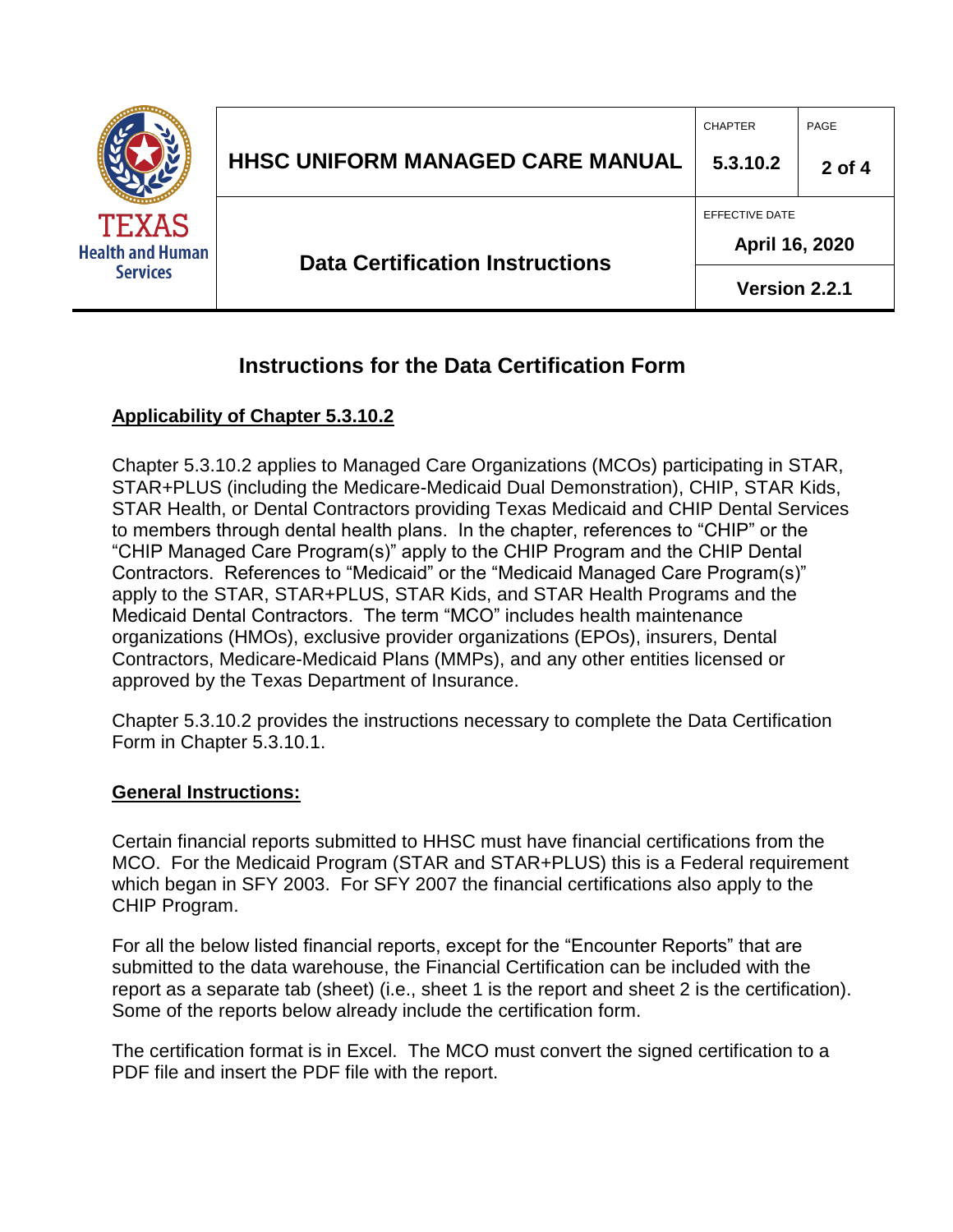|                                                            | <b>HHSC UNIFORM MANAGED CARE MANUAL</b> | <b>CHAPTER</b><br>5.3.10.2                        | PAGE<br>3 of 4 |
|------------------------------------------------------------|-----------------------------------------|---------------------------------------------------|----------------|
| <b>TEXAS</b><br><b>Health and Human</b><br><b>Services</b> | <b>Data Certification Instructions</b>  | EFFECTIVE DATE<br>April 16, 2020<br>Version 2.2.1 |                |

The financial certifications must be signed by the MCO's Chief Executive Officer (CEO), Chief Financial Officer (CFO), or an individual with delegated authority to sign for, and who reports directly to, either the CEO or CFO ("Delegated Representative"). The certification format is such that it can be used for all the different financial reports.

The financial reports requiring certification are:

- Managed Care Financial Statistical Reports (**include as an additional sheet**)
- Third Party Recovery Reports (**already has the certification included with the report**)
- FQHC and RHC Encounter & Payment Reports (**already has the certification included with the report**)
- Encounter Reports to the Data Warehouse (**send separately to Deliver via e-mail**)
- Disproportionate Share Hospital Reports (**include as an additional sheet**)
- Delivery Supplemental Payment Reports (**include as an additional sheet**)

If there are questions, please contact the Encounter Data Team mailbox at MCO Encounter Data Team@hhsc.state.tx.us.

### **Instructions for Completing Specific Data Fields:**

The Data Certification Form must be certified by the MCO's CEO, CFO, or Delegated Representative, who must attest, based on best knowledge, information, and belief, that data is complete, accurate, and truthful and complies with 42 CFR Sections 438.604 and 438.606. The MCO is responsible for submitting this data in accordance with applicable Federal and State laws, rules, policies, and the HHSC/MCO contract and within file specifications. The Data Certification Form must be submitted concurrently with the certified data and must be matched to the MCO's file or document prior to processing or use.